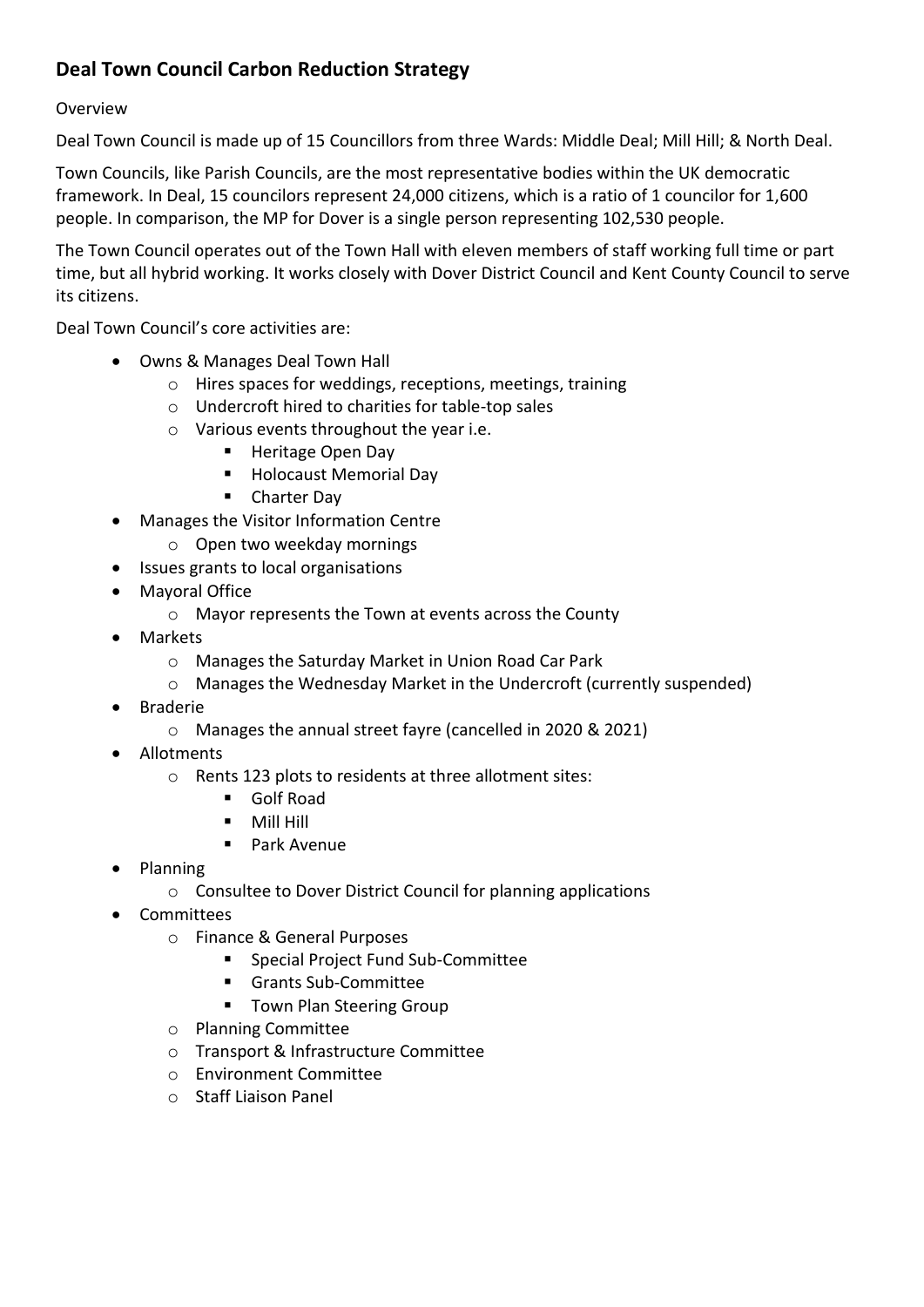#### **Commitment to achieving Net Zero**

The Full Council declared a Climate Emergency on 26 June 2019:

*"That Deal Town Council commits to becoming a carbon-neutral organisation by 2025 by creating a* carbon audit and roadmap by March 2020 and will provide up to a £1,000 from this year's contingency *fund to cover the costs of producing the carbon audit and roadmap.*

*To include environmental impact assessmentsin officers' reports, highlighting in particular the impact on direct and indirect CO2 emissions.*

*To seek means to assist other organisations in the town to reduce their direct and indirect CO2 emissions, in conjunction with specialist advice from Dover District and Kent County Council officers.*

#### **Vision**

#### **Deal Town Council is committed to achieving Net Zero emissions by 2025**

This means that by March 2025 Deal Town Council will be a net zero-carbon organisation. The council's own operations will be clean and efficient.

#### **Measurement**

The Council is using the Greenhouse Gas Protocol model to assess its emissions and calculating them using the new KALC Carbon Calculator.



*Greenhouse Gas Protocol - the world's most recognised carbon footprint standard*

**Scope 1** – emissions from owned or controlled combustion sources (i.e. natural gas powered heating)

**Scope 2** – emissions from the generation of purchased energy (i.e. electricity supplied)

**Scope 3 –** As much of the emissions that occur in up and downstream supply chains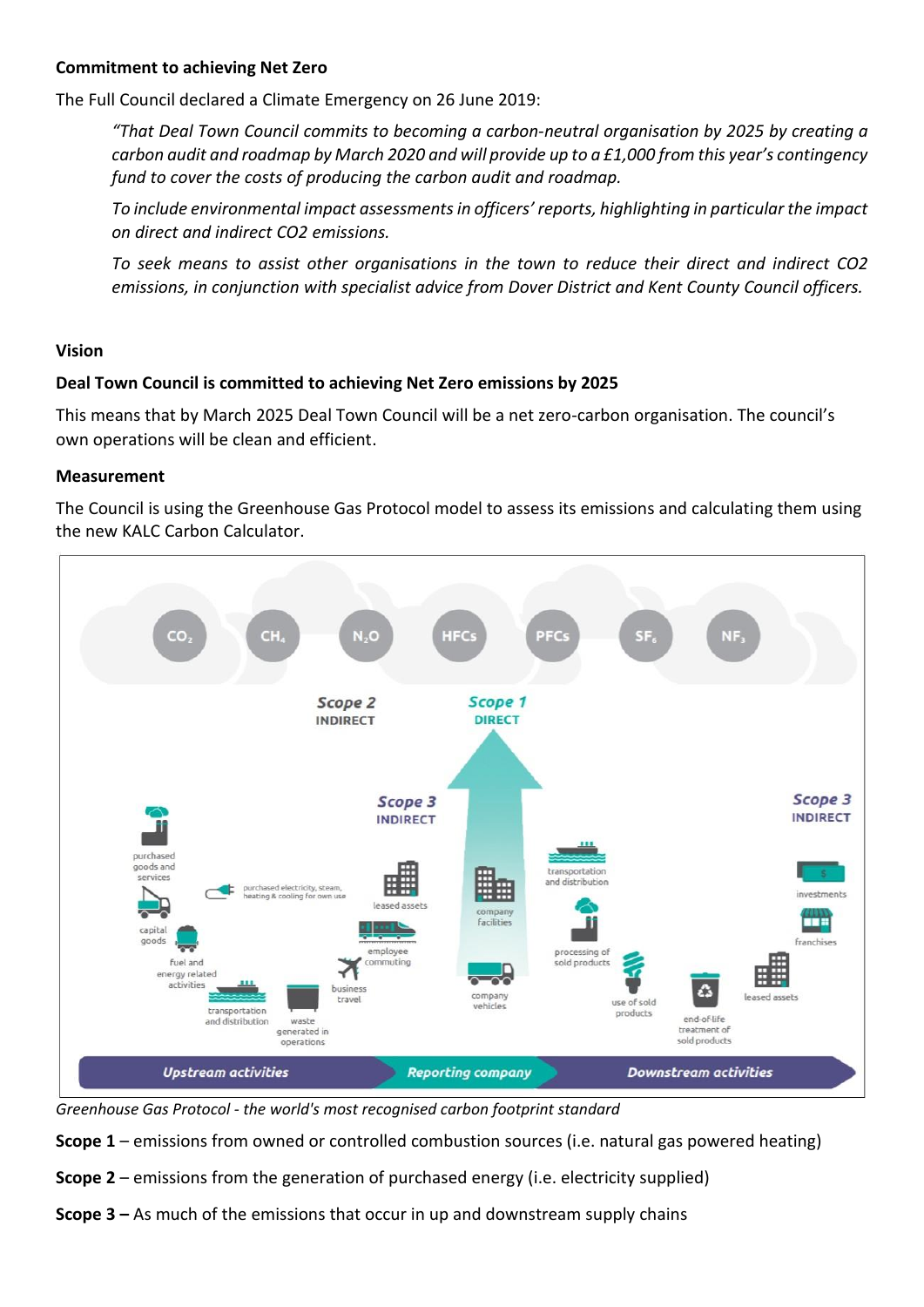#### **Baseline Emissions Footprint**

Baseline emissions are a record of the greenhouse gases that have been produced in the past and were produced prior to the introduction of any strategies to reduce emissions. Baseline emissions are the reference point against which emissions reduction can be measured.

| <b>Baseline Year: April 2015</b><br>- March 2016                                 |                         | April 2016 -<br><b>March 2017</b> | April 2017 -<br><b>March 2018</b> | <b>April 2018 -</b><br><b>March 2019</b> | April 2019 -<br><b>March 2020</b> | <b>April 2020 -</b><br><b>March 2021</b> | April 2021 -<br><b>March 2022</b> |
|----------------------------------------------------------------------------------|-------------------------|-----------------------------------|-----------------------------------|------------------------------------------|-----------------------------------|------------------------------------------|-----------------------------------|
| <b>Baseline year emissions:</b>                                                  |                         |                                   |                                   |                                          |                                   |                                          |                                   |
| <b>EMISSIONS</b>                                                                 | <b>TOTAL</b><br>(tCO2e) |                                   |                                   |                                          |                                   |                                          | <b>Estimate</b>                   |
| Scope 1                                                                          | 13.1                    | 10.6                              | 14.3                              | 15                                       | 15.8                              | 7.7                                      | 14.2                              |
| <b>Scope 2</b>                                                                   | 3.2                     | 3.1                               | 3.6                               | 2.2                                      | 3.6                               | 2.1                                      | 2.4                               |
| <b>Scope 3 (Gas</b><br>and<br>electricity<br>distribution<br>plus water<br>only) | 2.6                     | 2.2                               | 2.7                               | 2.8                                      | 3.1                               | 1.5                                      | 2.7                               |
| <b>Total</b><br><b>Emissions</b>                                                 | 18.9                    | 15.9                              | 20.6                              | 20                                       | 22.5                              | 11.3                                     | 19.3                              |

#### **Emissions reduction targets**

We project that carbon emissions will decrease over the next three years to *6.75tCO2*e by 2024-2025. This is a reduction of *70%* over five years.



#### Journey to Net Zero by 2025

To achieve this rapid decrease work is focused on minimising the emissions from Scope 1 (heating) and Scope 2 (purchased energy) activities.

To deliver this vision we will focus on the six priority areas listed below in order. We will produce an Annual Action Plan to tackle these priorities. Each year our emissions and Action Plan will be reviewed by an external auditor and reported publicly.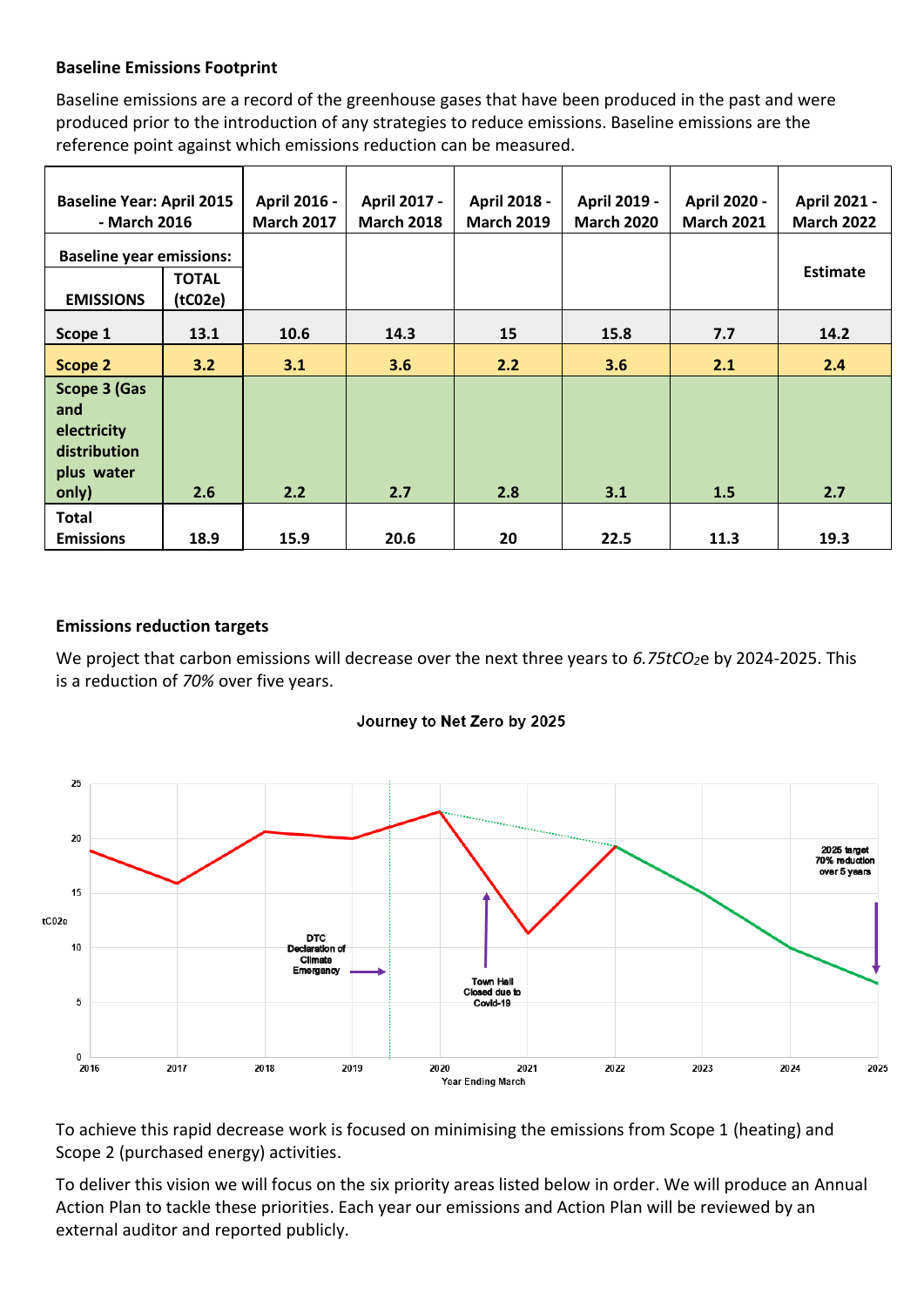# **Priority Area 1 – Deal Town Hall: Scopes 1 & 2**

- Continually improve energy efficiency and thermal performance of Deal Town Hall within the limits of being guardians of an historic building
- Seek opportunities for decarbonising heating and electricity in Deal Town Hall
- Maximise usage whilst minimising emissions

# **Priority Area 2 – Working Practises: Scope 1 & 2**

- Assess Town Hall usage and emissions to see how working practices can adjust to reduce energy usage and emissions
- Engage staff and encourage action through communications and initiatives
- Eliminate the use of single-use plastics
- Ensure all new starters receive induction training on the council's environmental aims and policies
- Committees to run all decisions through a Net Zero Carbon Emissions Checklist
- Reduce water demand particularly with Council planting
- Reduce, reuse and recycle as much waste as possible
- Improve paper management (Reduce printing & minimise shredding)
- All purchasing decisions to be fully assessed
- Where possible, Council Meetings and working hours to overlap
- Events to be 'No Waste' and low carbon impact

# **Priority Area 3 – Transport: Scopes 2 & 3**

- Assess the necessity of Mayoral and other operational transport
- Review options for using electric vehicles
- Encourage staff & councillors to adopt sustainable transport options.

### **Priority Area 4 – External Activities Management: Scope 3**

- Continue to help allotment holders to minimise their environmental impact
- Expand allotment portfolio
- Proactively manage the Markets to help local shoppers to buy from local providers
- Work with traders to help them to reduce their carbon footprints

# **Priority Area 5 – Carbon Emission Balancing**

- Invest in local or regional schemes to offset emissions the Council cannot reasonably reduce
- Green the urban area to improve the environment for people, birds, animals and insects

### **Priority Area 6 – Helping Our Citizens and Businesses**

- Share the work the Council has undertaken to reduce its carbon footprint
- Work with local businesses and organisations to encourage more sustainability
- Encourage citizens to improve the thermal performance of their homes
- Encourage, promote, campaign for and foster good public transport, walking, wheeling and cycling
- Object to major developments that are not environmentally sustainable or impact biodiversity

### **Boundaries**

Deal Town Council cannot be responsible for the carbon emissions of every element of its activities so there are things that it can influence, but not control. For instance:

- The Council will encourage Market traders and allotment holders to act sustainably, but cannot be responsible for their emissions
- The Council will run events and will encourage participants and visitors to act sustainably, but cannot be responsible for their emissions